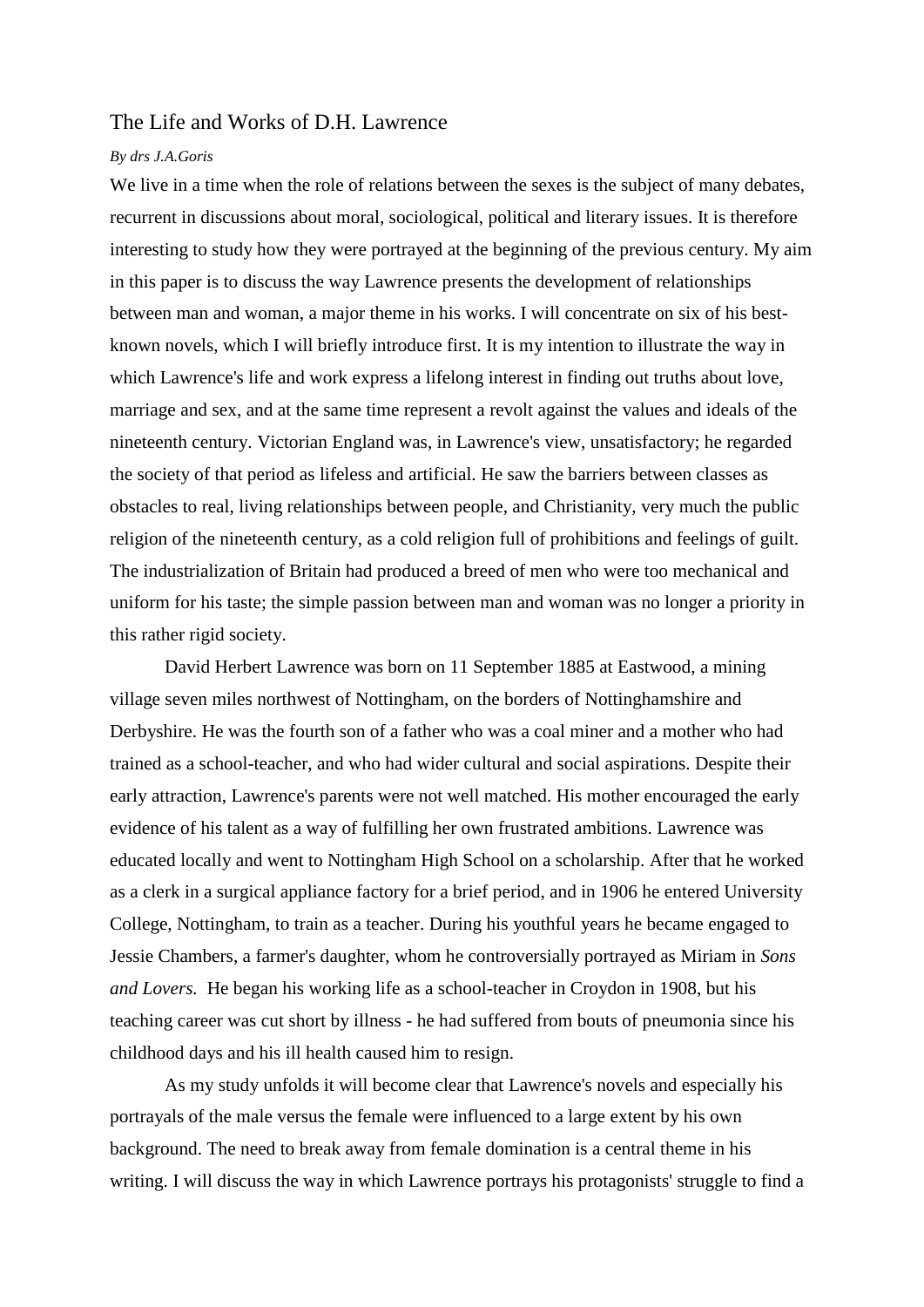balance and meaning in their lives. Throughout Lawrence's work personal fulfilment is inextricably bound up with a fulfilled relationship with a loved one, and from the very beginning of his writing career the author presents a tension both between partners and within individuals themselves. This tension is basically caused by an intellectual versus a physical experience of life, and as my study will make clear, each novel adds new interpretations as to partners' efforts to achieve a balance - or their failures to do so. As novel succeeds novel, their struggles also reflect Lawrence's own development in his search for vital truths in his life.

In the following chapters I will discuss his six best-known novels in chronological order. Lawrence's first novel, *The White Peacock,* was published in early 1911, just after his mother's death. The next one, *The Trespasser,* came out in 1912, but he had long been at work on an autobiographical novel that was eventually published as *Sons and Lovers* (1913). This established his name and remains his early masterpiece. Throughout his career the author used the details of his own life and those of his friends for his fiction. The final version of *Sons and Lovers* was written to some extent under the influence of his German wife-to-be, Frieda Weekley (née von Richthofen), the wife of his former tutor at Nottingham, Ernest Weekley, with whom she had three children. Lawrence and Frieda eloped in 1912 and married after her divorce in 1914. She introduced Lawrence to a range of continental thought, including Freud's psychoanalysis, which influenced his work of those days. Later he rejected Freud's ideas fiercely - but the theory of the 'Oedipus Complex' partly provided the shape for *Sons and Lovers.*

This publication closed the first stage of Lawrence's career. *The Rainbow* (1915) opened the next. By then Lawrence was moving in *avant-garde* circles; *The Rainbow*  established him as both a talented and controversial writer. Published during World War I, the book was banned at once and the next few years were some of the worst in the author's life. Rejected from the army on health grounds, unable to publish, with a German wife and a suspect reputation, Lawrence lived in poverty. The couple settled in Cornwall for a time but the local people mistrusted them and they were subject to police and military surveillance. Eventually they were ordered to leave under suspicion of being German agents, even though Lawrence was totally against the war, which he regarded as butchery on an industrial scale and a symptom of a general cultural disease. He began to formulate criticism of all forms of modern early 20th century society. His best known-novel of this period is *Women in Love* (1920 USA; 1921 UK). It presents in many ways the author's pessimistic view of the culture of the war years, and also his gloomy anticipation of the jazz age and what was to come later.